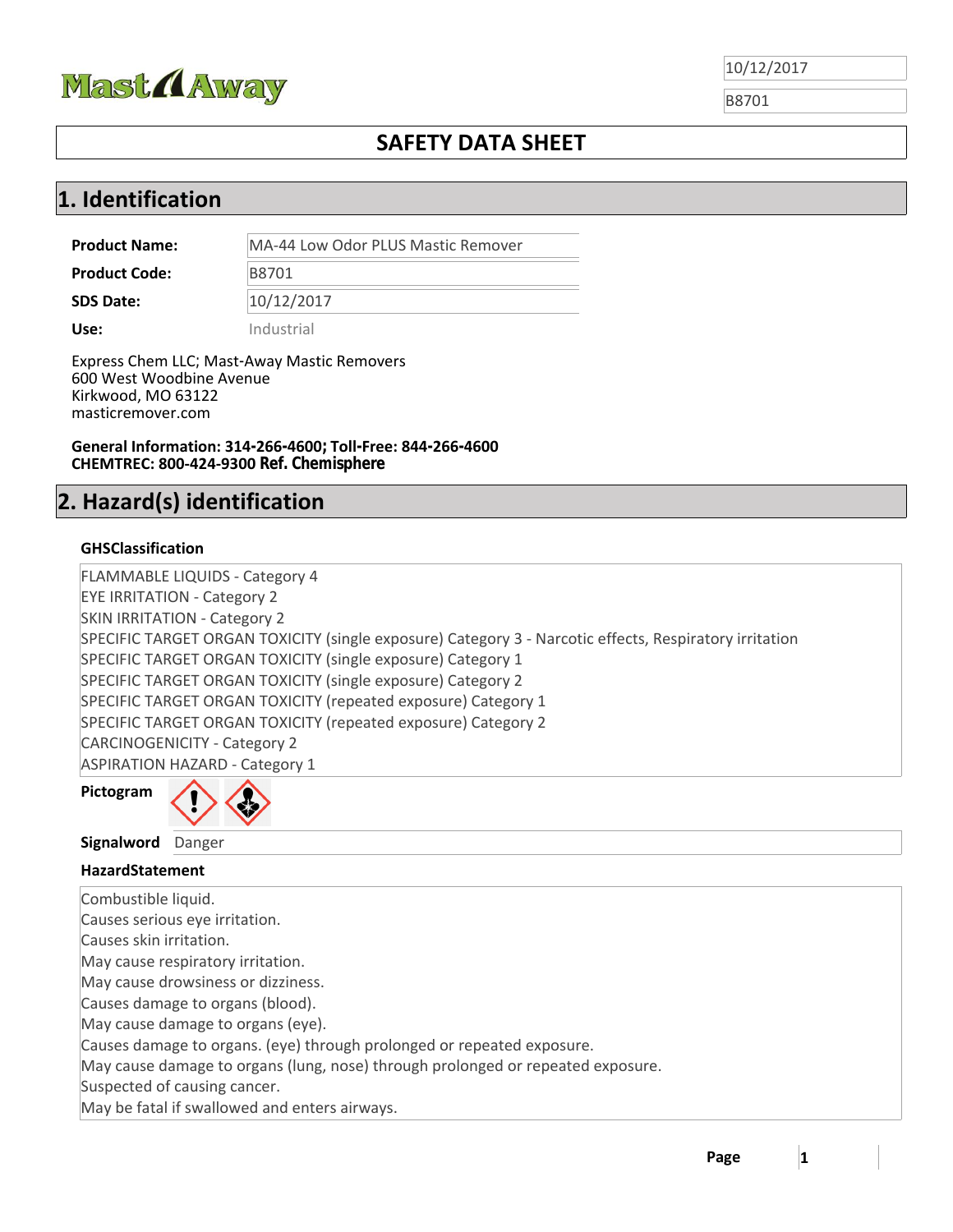

B8701

#### **Precautionary**

Obtain special instructions before use. Do not handle until all safety precautions have been read and understood. Keep away from heat, hot surfaces, open flames, sparks. ‐ No smoking. Do not breathe vapors, spray, mist, gas. Wash hands, forearms and face thoroughly after handling. Do not eat, drink or smoke when using this product. Use only outdoors or in a well-ventilated area. Wear eye/face protection, flame retardant protective clothing, impermeable protective gloves. IF ON SKIN: Wash with plenty of soap and water. Take off contaminated clothing. Wash contaminated clothing before reuse. If skin irritation occurs, get medical attention. IF IN EYES: Rinse cautiously with water for several minutes. Remove contact lenses, if present and easy to do. Continue rinsing. If eye irritation persists, get medical attention. If swallowed: Immediately call doctor, poison center. Do NOT induce vomiting. If inhaled: Remove person to fresh air and keep comfortable for breathing. Specific treatment (see Section 4.1 of SDS or information on this label). If exposed or concerned: Get medical advice/attention. Get medical advice/attention if you feel unwell. In case of fire: Use carbon dioxide (CO2), dry chemical, foam, Water spray to extinguish. Store in a wellventilated place. Keep container tightly closed. Keep Cool. Store locked up. Dispose of contents and container in accordance with all local, regional, national and international regulations.

**Hazards not otherwise classified:**  Not available

## **3. Composition/information on ingredients**

| <b>Name</b>                                         | <b>CAS</b>     | Concentration |
|-----------------------------------------------------|----------------|---------------|
| Nonylphenol, ethoxylated                            | 127087-87-0    | $1 - 10$      |
| Solvent naphtha (petroleum), heavy arom. 64742-94-5 |                | $10 - 30$     |
| Naphthalene                                         | $91 - 20 - 3$  | $\langle$     |
| 1,2,4-trimethylbenzene                              | $95 - 63 - 6$  | $<$ 1         |
| Distillates (petroleum), hydrotreated light         | 64742-47-8     | 50-80         |
| 2-Butoxyethanol                                     | $111 - 76 - 2$ | $1 - 20$      |

#### **4. First‐aid measures**

| <b>General Advice</b>   | Consult a physician. Show this safety data sheet to the doctor in attendance. Move out of<br>dangerous area.                                                                                                                                                                                                                                                                                                                                                                                                                                                                            |  |
|-------------------------|-----------------------------------------------------------------------------------------------------------------------------------------------------------------------------------------------------------------------------------------------------------------------------------------------------------------------------------------------------------------------------------------------------------------------------------------------------------------------------------------------------------------------------------------------------------------------------------------|--|
| If Inhaled              | Remove victim to fresh air and keep at rest in a position comfortable for breathing. If not<br>breathing, if breathing is irregular or if respiratory arrest occurs, provide artificial respiration<br>or oxygen by trained personnel. It may be dangerous to the person providing aid to give<br>mouth-to mouth resuscitation. Get medical attention if adverse health effects persist or are<br>severe. If unconscious, place in recovery position and get medical attention immediately.<br>Maintain an open airway. Loosen tight clothing such as a collar, tie, belt or waistband. |  |
| In Case of Skin Contact | Wash skin thoroughly with soap and water or use recognized skin cleanser. Remove<br>contaminated clothing and shoes. Get medical attention if symptoms occur. Wash clothing<br>before reuse. Clean shoes thoroughly before reuse.                                                                                                                                                                                                                                                                                                                                                       |  |
| In Case of Eye Contact  | Immediately flush eyes with plenty of water, occasionally lifting the upper and lower eyelids.<br>Check for and remove any contact lenses. Continue to rinse for at least 10 minutes. Get<br>medical attention.                                                                                                                                                                                                                                                                                                                                                                         |  |
| <b>If Swallowed</b>     | Get medical attention immediately. Call a poison center or physician. Wash out mouth with                                                                                                                                                                                                                                                                                                                                                                                                                                                                                               |  |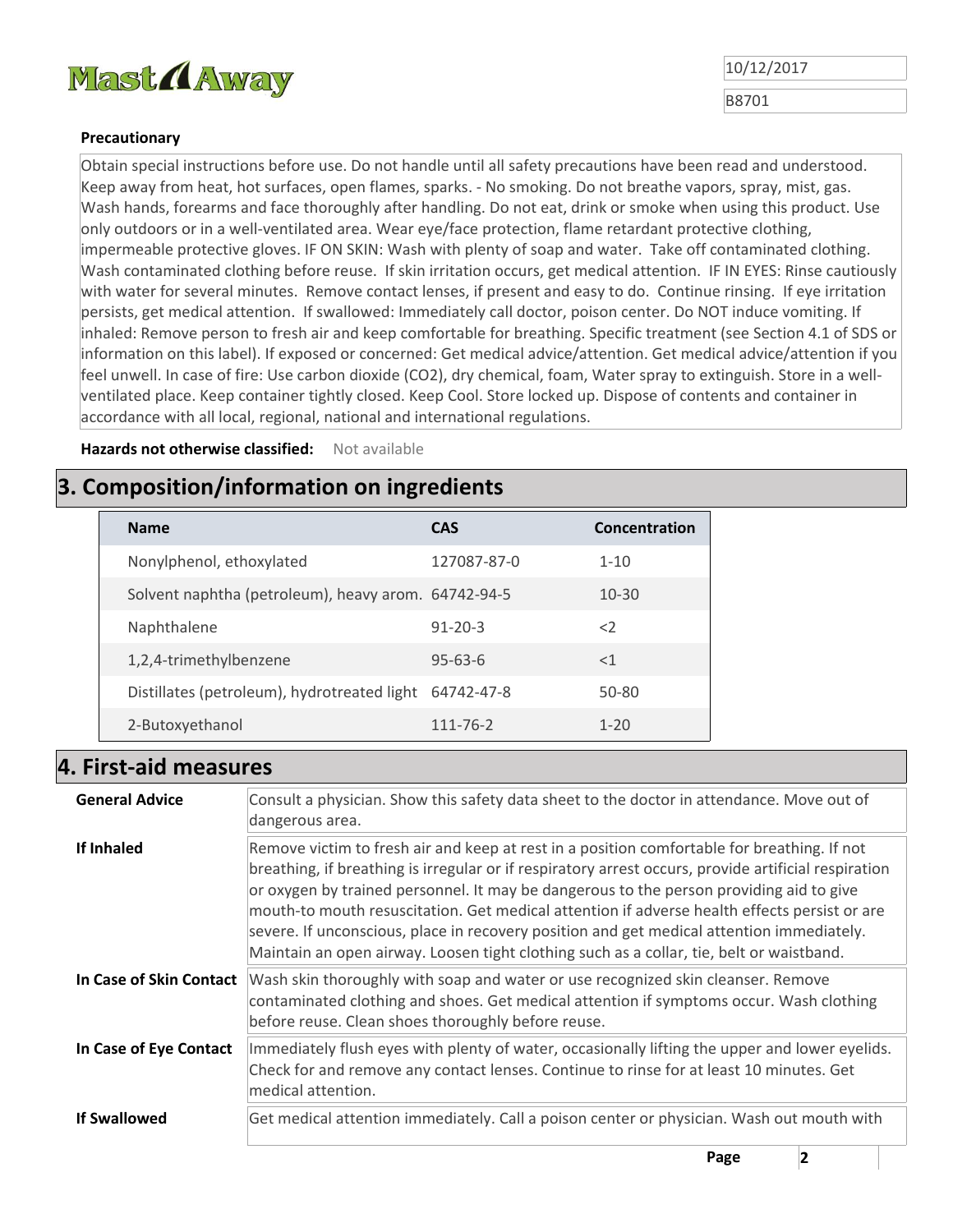

B8701

water. Remove dentures if any. Remove victim to fresh air and keep at rest in a position comfortable for breathing. If material has been swallowed and the exposed person is conscious, give small quantities of water to drink. Stop if the exposed person feels sick as vomiting may be dangerous. Aspiration hazard if swallowed. Can enter lungs and cause damage. Do not induce vomiting. If vomiting occurs, the head should be kept low so that vomit does not enter the lungs. Never give anything by mouth to an unconscious person. If unconscious, place in recovery position and get medical attention immediately. Maintain an open airway. Loosen tight clothing such as a collar, tie, belt or waistband.

#### **Most important symptoms and effects, both acute and delayed**

Defatting to the skin. May cause skin dryness and irritation. May be fatal if swallowed and enters airways.

#### **Indications of any immediate medical attention and special treatment needed**

Treat symptomatically. Contact poison treatment specialist immediately if large quantities have been ingested or inhaled.

#### **5. Fire‐fighting measures**

| Use dry chemical, CO <sub>2</sub> , water spray (fog) or foam.<br><b>Extinguishing Media</b> |                                                                                                                                                                                                                                                                                                                                                                                                                |  |  |
|----------------------------------------------------------------------------------------------|----------------------------------------------------------------------------------------------------------------------------------------------------------------------------------------------------------------------------------------------------------------------------------------------------------------------------------------------------------------------------------------------------------------|--|--|
| <b>Special Hazards</b>                                                                       | Combustible liquid. In a fire or if heated, a pressure increase will occur and the container may<br>burst, with the risk of a subsequent explosion. The vapor/gas is heavier than air and will<br>spread along the ground. Vapors may accumulate in low or confined areas or travel a<br>considerable distance to a source of ignition and flash back. Runoff to sewer may create fire<br>or explosion hazard. |  |  |
| <b>Advice for firefighters</b>                                                               | Promptly isolate the scene by removing all persons from the vicinity of the incident if there is<br>a fire. No action shall be taken involving any personal risk or without suitable training. Move<br>containers from fire area if this can be done without risk. Use water spray to keep fire-<br>exposed containers cool.                                                                                   |  |  |
| <b>Further Information</b>                                                                   | Fire-fighters should wear appropriate protective equipment and self contained breathing<br>apparatus (SCBA) with a full face-piece operated in positive pressure mode.                                                                                                                                                                                                                                         |  |  |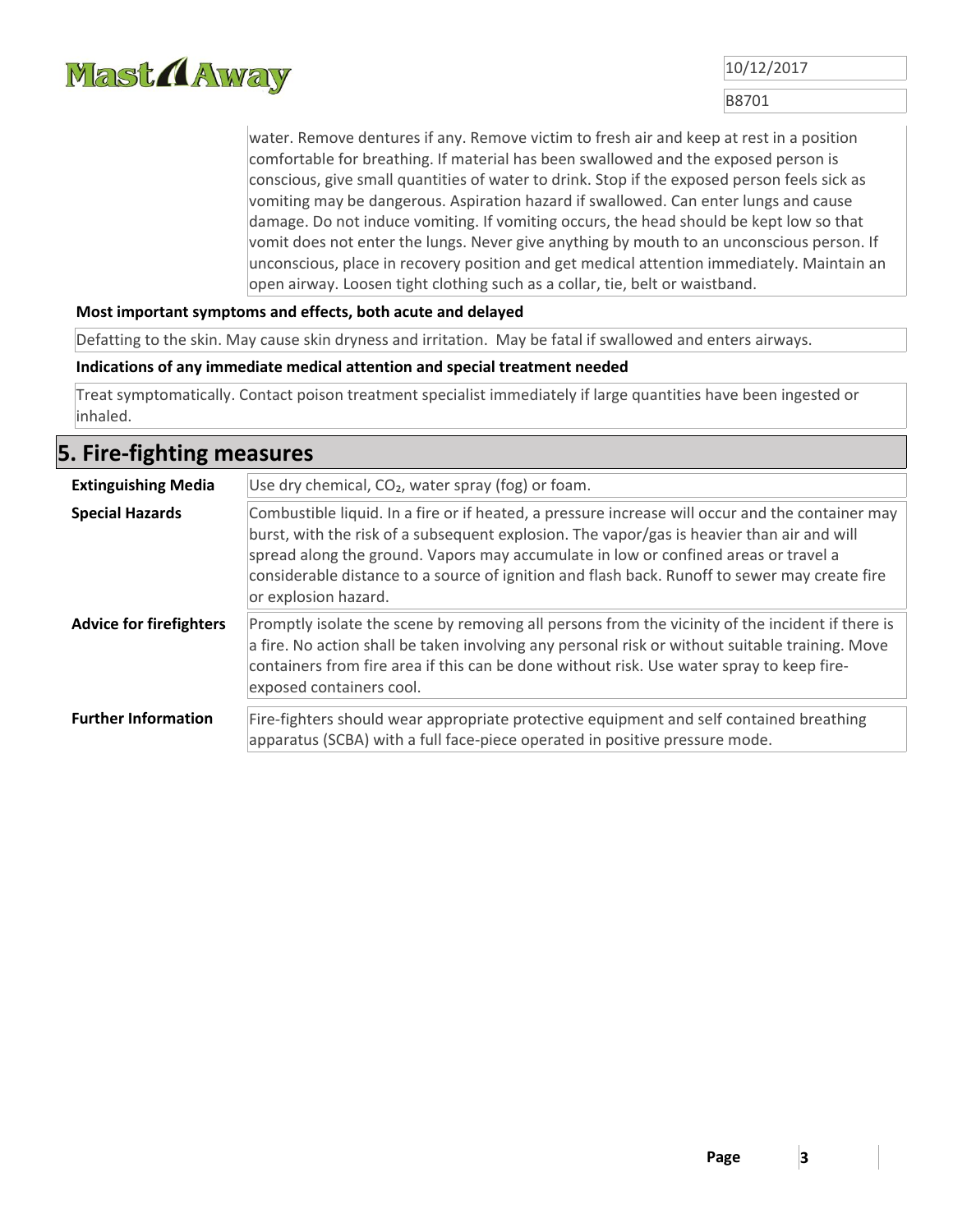

B8701

### **6. Accidental release measures**

#### **Personal precautions, protective equipment, and emergency procedures**

No action shall be taken involving any personal risk or without suitable training. Evacuate surrounding areas. Keep unnecessary and unprotected personnel from entering. Do not touch or walk through spilled material. Shut off all ignition sources. No flares, smoking or flames in hazard area. Avoid breathing vapor or mist. Provide adequate ventilation. Wear appropriate respirator when ventilation is inadequate. Put on appropriate personal protective equipment.

**Environmental precautions** Avoid dispersal of spilled material and runoff and contact with soil, waterways, drains and sewers. Inform the relevant authorities if the product has caused environmental pollution (sewers, waterways, soil or air).

#### **Methods and materials for containment and cleaning up**

Small Spill: Stop leak if without risk. Move containers from spill area. Use spark‐proof tools and explosion proof equipment. Dilute with water and mop up if water‐soluble. Alternatively, or if water‐insoluble, absorb with an inert dry material and place in an appropriate waste disposal container. Dispose of via a licensed waste disposal contractor. Large spill: Stop leak if without risk. Move containers from spill area. Use spark‐proof tools and explosion proof equipment. Approach release from upwind. Prevent entry into sewers, water courses, basements or confined areas. Wash spillages into an effluent treatment plant or proceed as follows. Contain and collect spillage with non combustible, absorbent material e.g. sand, earth, vermiculite or diatomaceous earth and place in container for disposal according to local regulations (see Section 13). Dispose of via a licensed waste disposal contractor. Contaminated absorbent material may pose the same hazard as the spilled product. Note: see Section 1 for emergency contact information and Section 13 for waste disposal.

## **7. Handling and storage**

| <b>Safe Handling</b> | Put on appropriate personal protective equipment (see Section 8). Do not swallow. Avoid contact<br>with eyes, skin and clothing. Avoid breathing vapor or mist. Use only with adequate ventilation. Wear<br>appropriate respirator when ventilation is inadequate. Do not enter storage areas and confined<br>spaces unless adequately ventilated. Keep in the original container or an approved alternative made<br>from a compatible material, kept tightly closed when not in use. Store and use away from heat,<br>sparks, open flame or any other ignition source. Use explosion-proof electrical (ventilating, lighting<br>and material handling) equipment. Use only non-sparking tools. Empty containers retain product<br>residue and can be hazardous. Do not reuse container. Eating, drinking and smoking should be<br>prohibited in areas where this material is handled, stored and processed. Workers should wash<br>hands and face before eating, drinking and smoking. Remove contaminated clothing and protective<br>equipment before entering eating areas. See also Section 8 for additional information on hygiene<br>measures. |
|----------------------|------------------------------------------------------------------------------------------------------------------------------------------------------------------------------------------------------------------------------------------------------------------------------------------------------------------------------------------------------------------------------------------------------------------------------------------------------------------------------------------------------------------------------------------------------------------------------------------------------------------------------------------------------------------------------------------------------------------------------------------------------------------------------------------------------------------------------------------------------------------------------------------------------------------------------------------------------------------------------------------------------------------------------------------------------------------------------------------------------------------------------------------------------|
| <b>Safe Storage</b>  | Store in accordance with local regulations. Store in a segregated and approved area. Store in original<br>container protected from direct sunlight in a dry, cool and well ventilated area, away from<br>incompatible materials (see Section 10) and food and drink. Store locked up. Eliminate all ignition<br>sources. Separate from oxidizing materials. Keep container tightly closed and sealed until ready for<br>use. Containers that have been opened must be carefully resealed and kept upright to prevent<br>leakage. Do not store in unlabeled containers. Use appropriate containment to avoid environmental<br>contamination.                                                                                                                                                                                                                                                                                                                                                                                                                                                                                                          |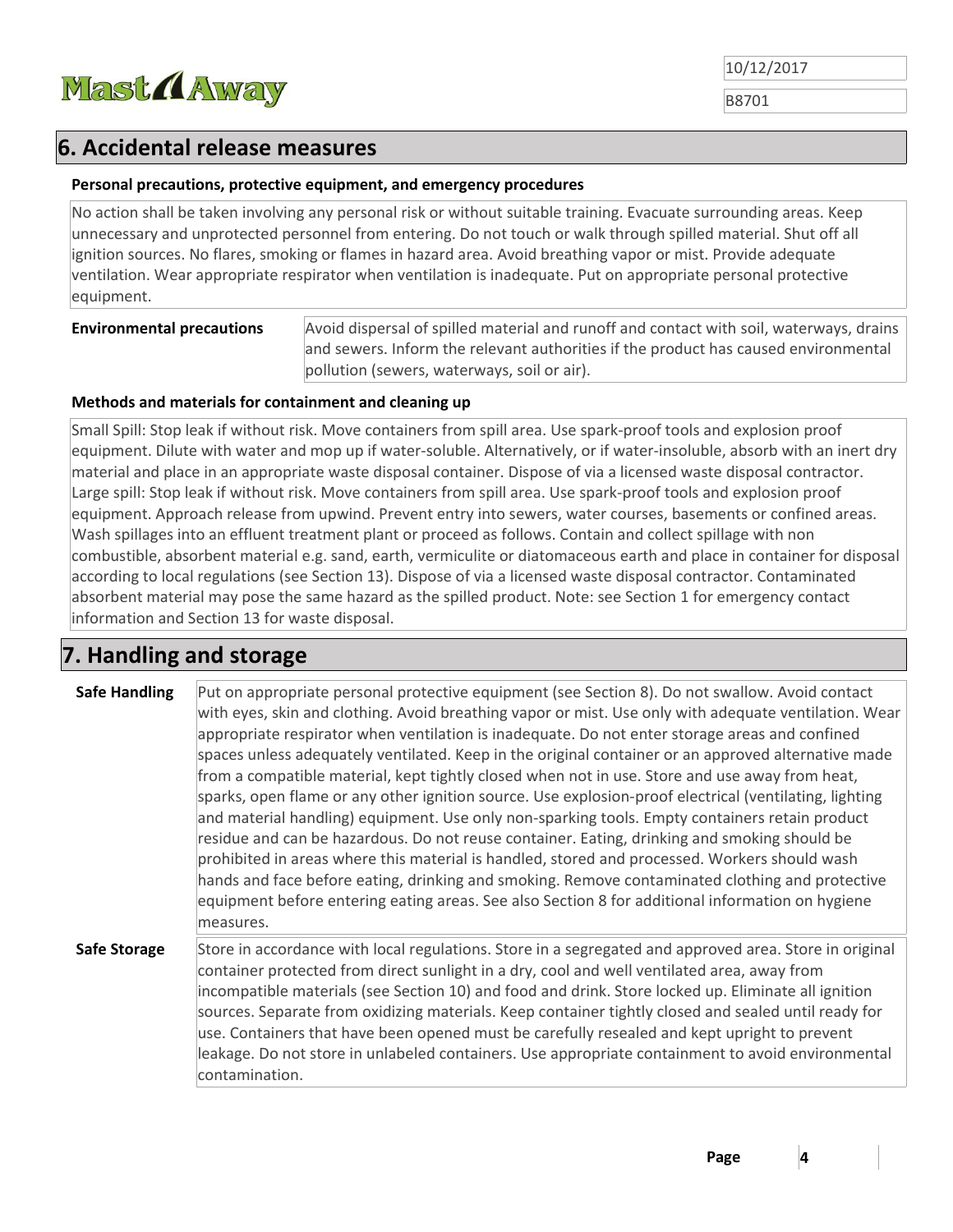

B8701

# **8. Exposure controls/personal protection**

| Name                                 |                                             | <b>CAS</b>                               |                                                                                                                                                                                                                                                                                                                                                                                                                                                                                                                                                                |      |   |  |
|--------------------------------------|---------------------------------------------|------------------------------------------|----------------------------------------------------------------------------------------------------------------------------------------------------------------------------------------------------------------------------------------------------------------------------------------------------------------------------------------------------------------------------------------------------------------------------------------------------------------------------------------------------------------------------------------------------------------|------|---|--|
| Nonylphenol, ethoxylated             |                                             |                                          | 127087-87-0                                                                                                                                                                                                                                                                                                                                                                                                                                                                                                                                                    |      |   |  |
| <b>OSHA TWA</b><br>No data available | <b>OSHA STEL</b><br>No data available       | ACGIH TWA                                | <b>ACGIH STEL</b><br>No data available No data available                                                                                                                                                                                                                                                                                                                                                                                                                                                                                                       |      |   |  |
|                                      | Solvent naphtha (petroleum), heavy arom.    |                                          | 64742-94-5                                                                                                                                                                                                                                                                                                                                                                                                                                                                                                                                                     |      |   |  |
| <b>OSHA TWA</b><br>Not Available     | <b>OSHA STEL</b><br>Not Available           | <b>ACGIH TWA</b><br>Not Available        | <b>ACGIH STEL</b><br>Not Available                                                                                                                                                                                                                                                                                                                                                                                                                                                                                                                             |      |   |  |
| Naphthalene                          |                                             |                                          | $91 - 20 - 3$                                                                                                                                                                                                                                                                                                                                                                                                                                                                                                                                                  |      |   |  |
| OSHA TWA<br>10 ppm                   | <b>OSHA STEL</b><br>15 ppm                  | ACGIH TWA<br>10 ppm                      | <b>ACGIH STEL</b><br>Not Available                                                                                                                                                                                                                                                                                                                                                                                                                                                                                                                             |      |   |  |
| 1,2,4-trimethylbenzene               |                                             |                                          | $95 - 63 - 6$                                                                                                                                                                                                                                                                                                                                                                                                                                                                                                                                                  |      |   |  |
| <b>OSHA TWA</b><br>Not Available     | <b>OSHA STEL</b><br>Not Available           | ACGIH TWA<br>Not Available               | <b>ACGIH STEL</b><br>Not Available                                                                                                                                                                                                                                                                                                                                                                                                                                                                                                                             |      |   |  |
|                                      | Distillates (petroleum), hydrotreated light |                                          | 64742-47-8                                                                                                                                                                                                                                                                                                                                                                                                                                                                                                                                                     |      |   |  |
| <b>OSHA TWA</b><br>Not Available     | <b>OSHA STEL</b><br>Not Available           | <b>ACGIH TWA</b><br>$200 \text{ mg/m}$ 3 | <b>ACGIH STEL</b><br>Not Available                                                                                                                                                                                                                                                                                                                                                                                                                                                                                                                             |      |   |  |
| 2-Butoxyethanol                      |                                             |                                          | 111-76-2                                                                                                                                                                                                                                                                                                                                                                                                                                                                                                                                                       |      |   |  |
| <b>OSHA TWA</b>                      | <b>OSHA STEL</b>                            | <b>ACGIH TWA</b>                         | <b>ACGIH STEL</b>                                                                                                                                                                                                                                                                                                                                                                                                                                                                                                                                              |      |   |  |
| 50 ppm                               | Not Available                               | 20 ppm                                   | Not Available                                                                                                                                                                                                                                                                                                                                                                                                                                                                                                                                                  |      |   |  |
| <b>Engineering Control</b>           | equipment.                                  |                                          | Use only with adequate ventilation. Use process enclosures, local exhaust ventilation or<br>other4 engineering controls to keep worker exposure to airborne contaminants below any<br>recommended or statutory limits. The engineering controls also need to keep gas, vapor or<br>dust concentrations below any lower explosive limits. Use explosion-proof ventilation                                                                                                                                                                                       |      |   |  |
| <b>Eye/Face Protection</b>           |                                             |                                          | Safety eyewear complying with an approved standard should be used when a risk<br>assessment indicates this is necessary to avoid exposure to liquid splashes, mists, gases or<br>dusts. If contact is possible, the following protection should be worn, unless the assessment<br>indicates a higher degree of protection: safety glasses with sideshields.                                                                                                                                                                                                    |      |   |  |
| <b>Skin Protection</b>               |                                             |                                          | Chemical-resistant, impervious gloves complying with an approved standard should be<br>worn at all times when handling chemical products if a risk assessment indicates this is<br>necessary. Considering the parameters specified by the glove manufacturer, check during<br>use that the gloves are still retaining their protective properties. It should be noted that the<br>time to breakthrough for any glove material may be different for different glove<br>manufacturers. In the case of mixtures, consisting of several substances, the protection |      |   |  |
|                                      |                                             |                                          |                                                                                                                                                                                                                                                                                                                                                                                                                                                                                                                                                                | Page | 5 |  |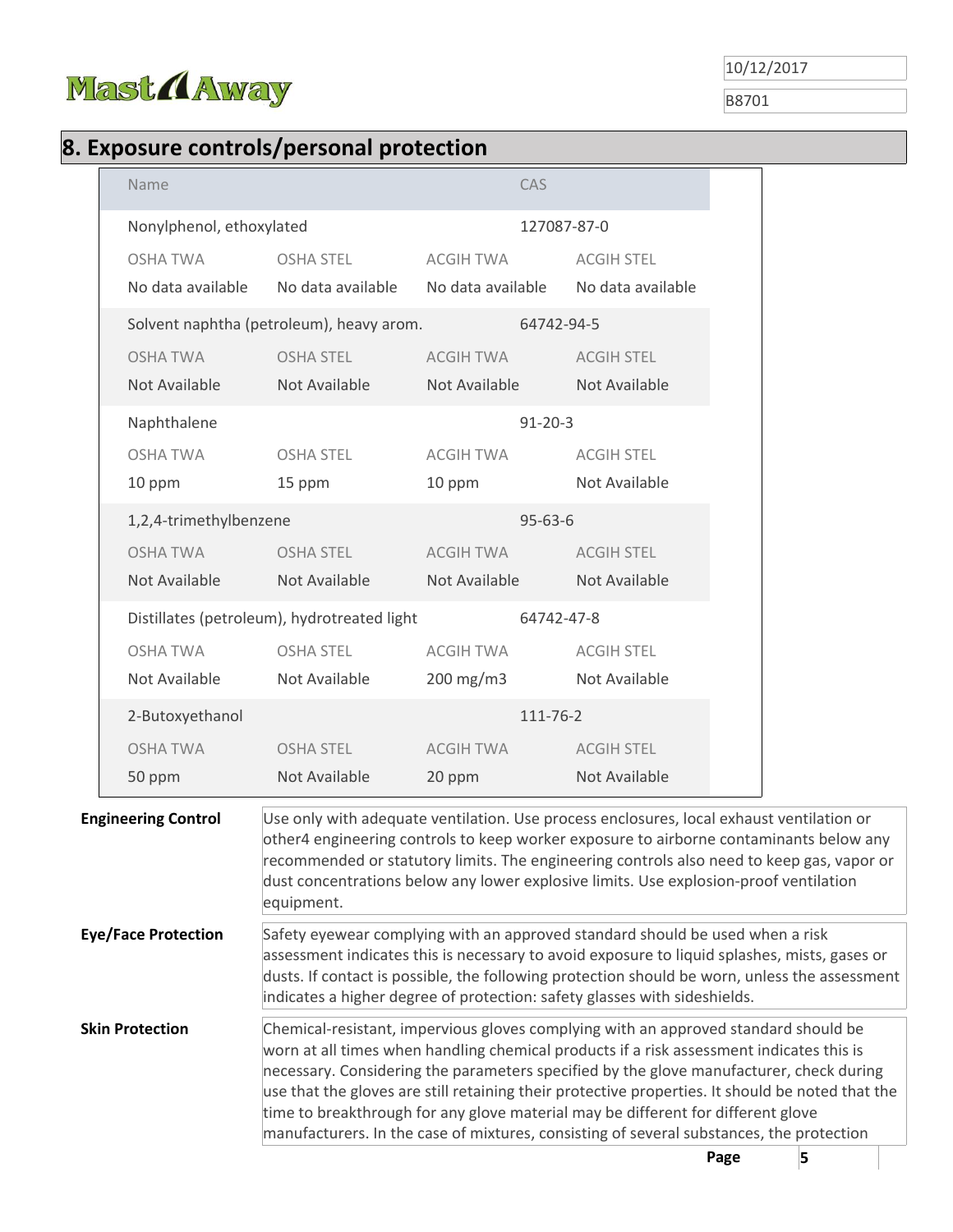

B8701

|                               | time of the gloves cannot be accurately estimated.                                                                                                                                                                                                                                                                       |  |  |  |
|-------------------------------|--------------------------------------------------------------------------------------------------------------------------------------------------------------------------------------------------------------------------------------------------------------------------------------------------------------------------|--|--|--|
| <b>Body Protection</b>        | Personal protective equipment for the body should be selected based on the task being<br>performed and the risks involved and should be approved by a specialist before handling<br>this product.                                                                                                                        |  |  |  |
| <b>Respiratory Protection</b> | Use a properly fitted, air-purifying or air-fed respirator complying with an approved<br>standard if a risk assessment indicates this is necessary. Respirator selection must be based<br>on known or anticipated exposure levels, the hazards of the product and the safe working<br>limits of the selected respirator. |  |  |  |

#### **Control of Environmental Exposure**

Emissions from ventilation or work process equipment should be checked to ensure they comply with the requirements of environmental protection legislation. In some cases, fume scrubbers, filters or engineering modifications to the process equipment will be necessary to reduce emissions to acceptable levels.

# **9. Physical and chemical properties**

| Distillates (petroleum), hydrotreated light<br>Appearance                            |  |                                                | Colorless liquid.                         |
|--------------------------------------------------------------------------------------|--|------------------------------------------------|-------------------------------------------|
| Odor                                                                                 |  | Distillates (petroleum), hydrotreated light    | Mild. Hydrocarbon.                        |
| <b>Odor Threshold</b><br>Distillates (petroleum), hydrotreated<br>light              |  |                                                | Not available.                            |
| pH                                                                                   |  | Distillates (petroleum), hydrotreated light    | Not available.                            |
| <b>Melting/Freezing Point</b><br>Distillates (petroleum),<br>hydrotreated light      |  |                                                | $-49^{\circ}$ C (-56.2 $^{\circ}$ F)      |
| <b>Initial Boiling Point/Range</b><br>Distillates (petroleum),<br>hydrotreated light |  |                                                | 190 to 210°C (374 to 410°F)               |
| <b>Flash Point</b>                                                                   |  | Distillates (petroleum), hydrotreated light    | Closed cup: 65°C (149°F)                  |
| <b>Evaporation Rate</b><br>Distillates (petroleum), hydrotreated<br>light            |  |                                                | $0.03$ (butyl acetate = 1)                |
| <b>Flammability</b><br>Distillates (petroleum), hydrotreated<br>light                |  |                                                | Not available.                            |
| <b>Upper Explosion Limit</b>                                                         |  | Distillates (petroleum),<br>hydrotreated light | <b>Upper: 5.5%</b>                        |
| <b>Lower Explosion Limit</b>                                                         |  | Distillates (petroleum),<br>hydrotreated light | Lower: 0.6%                               |
| Distillates (petroleum), hydrotreated<br><b>Vapor Pressure</b><br>light              |  |                                                | 0.072 kPa (0.54 mm Hg) [room temperature] |
| Distillates (petroleum), hydrotreated<br><b>Vapor Density</b><br>light               |  |                                                | 4.5 [Air = $1$ ]                          |
| Distillates (petroleum), hydrotreated<br><b>Relative Density</b><br>light            |  |                                                | 0.783                                     |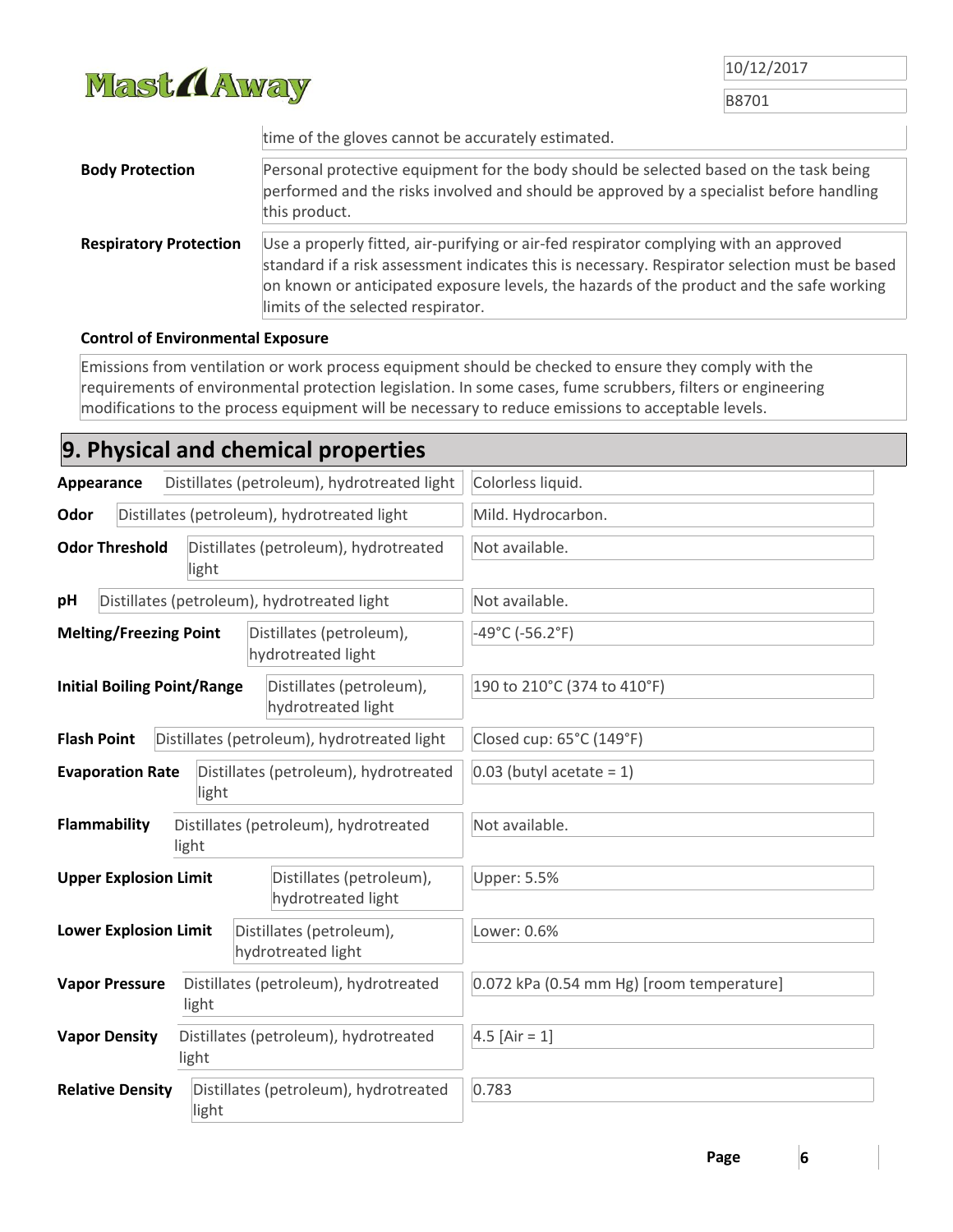

B8701

| Distillates (petroleum), hydrotreated<br><b>Water Solubility</b><br>light |  |                                                | Insoluble in the following materials: cold water and hot<br>water. |
|---------------------------------------------------------------------------|--|------------------------------------------------|--------------------------------------------------------------------|
| <b>Partition Coefficient</b>                                              |  | Distillates (petroleum),<br>hydrotreated light | Not applicable.                                                    |
| <b>Auto Ignition Temperature</b>                                          |  | Distillates (petroleum),<br>hydrotreated light | >220°C (>428°F)                                                    |
| <b>Decomposition Temperature</b>                                          |  | Distillates (petroleum),<br>hydrotreated light | Not available.                                                     |
| Distillates (petroleum), hydrotreated<br><b>Viscosity</b><br>light        |  |                                                | Kinematic (40°C (104°F)): 0.0134 cm2/s (1.34 cSt)                  |

# **10. Stability and reactivity**

| No specific test data related to reactivity available for this product or its ingredients.<br>Reactivity                                                                                                                                                               |  |                                                                                                         |  |  |  |
|------------------------------------------------------------------------------------------------------------------------------------------------------------------------------------------------------------------------------------------------------------------------|--|---------------------------------------------------------------------------------------------------------|--|--|--|
| The product is stable.<br><b>Chemical Stability</b>                                                                                                                                                                                                                    |  |                                                                                                         |  |  |  |
| Under normal conditions of storage and use, hazardous reactions will not<br><b>Possibility of Hazardous Reactions</b><br>occur.                                                                                                                                        |  |                                                                                                         |  |  |  |
| Avoid all possible sources of ignition (spark or flame). Do not pressurize, cut, weld, braze,<br><b>Conditions to Avoid</b><br>solder, drill, grind or expose containers to heat or sources of ignition. Do not allow vapor<br>to accumulate in low or confined areas. |  |                                                                                                         |  |  |  |
| Reactive or incompatible with the following materials: oxidizing materials<br>Incompatible materials                                                                                                                                                                   |  |                                                                                                         |  |  |  |
| <b>Hazardous Decomposition Products</b>                                                                                                                                                                                                                                |  | Under normal conditions of storage and use, hazardous decomposition<br>products should not be produced. |  |  |  |

# **11. Toxicological information**

| Name                                                                                         |                                                             | <b>CAS</b>                                                                       |  |  |  |
|----------------------------------------------------------------------------------------------|-------------------------------------------------------------|----------------------------------------------------------------------------------|--|--|--|
| Nonylphenol, ethoxylated                                                                     |                                                             | 127087-87-0                                                                      |  |  |  |
| Oral - Rat - >3310 ml/kg                                                                     |                                                             |                                                                                  |  |  |  |
| Inhalation: No data available                                                                |                                                             |                                                                                  |  |  |  |
| Dermal - Rabbit - >2000 ml/kg                                                                |                                                             |                                                                                  |  |  |  |
|                                                                                              | Skin corrosion/irritation Causes skin irritation            |                                                                                  |  |  |  |
|                                                                                              | Serious eye damage/eye irritation Causes serious eye damage |                                                                                  |  |  |  |
| Respiratory or skin sensitization This component is not expected to cause skin sensitization |                                                             |                                                                                  |  |  |  |
| No data available<br><b>Germ cell mutagenicity</b>                                           |                                                             |                                                                                  |  |  |  |
| Carcinogenicity                                                                              | ACGIH, or OSHA                                              | Not identified as probable, possible or confirmed human carcinogen by IARC, NTP, |  |  |  |
| Reproductive                                                                                 |                                                             | This component is not expected to cause reproductive or developmental effects.   |  |  |  |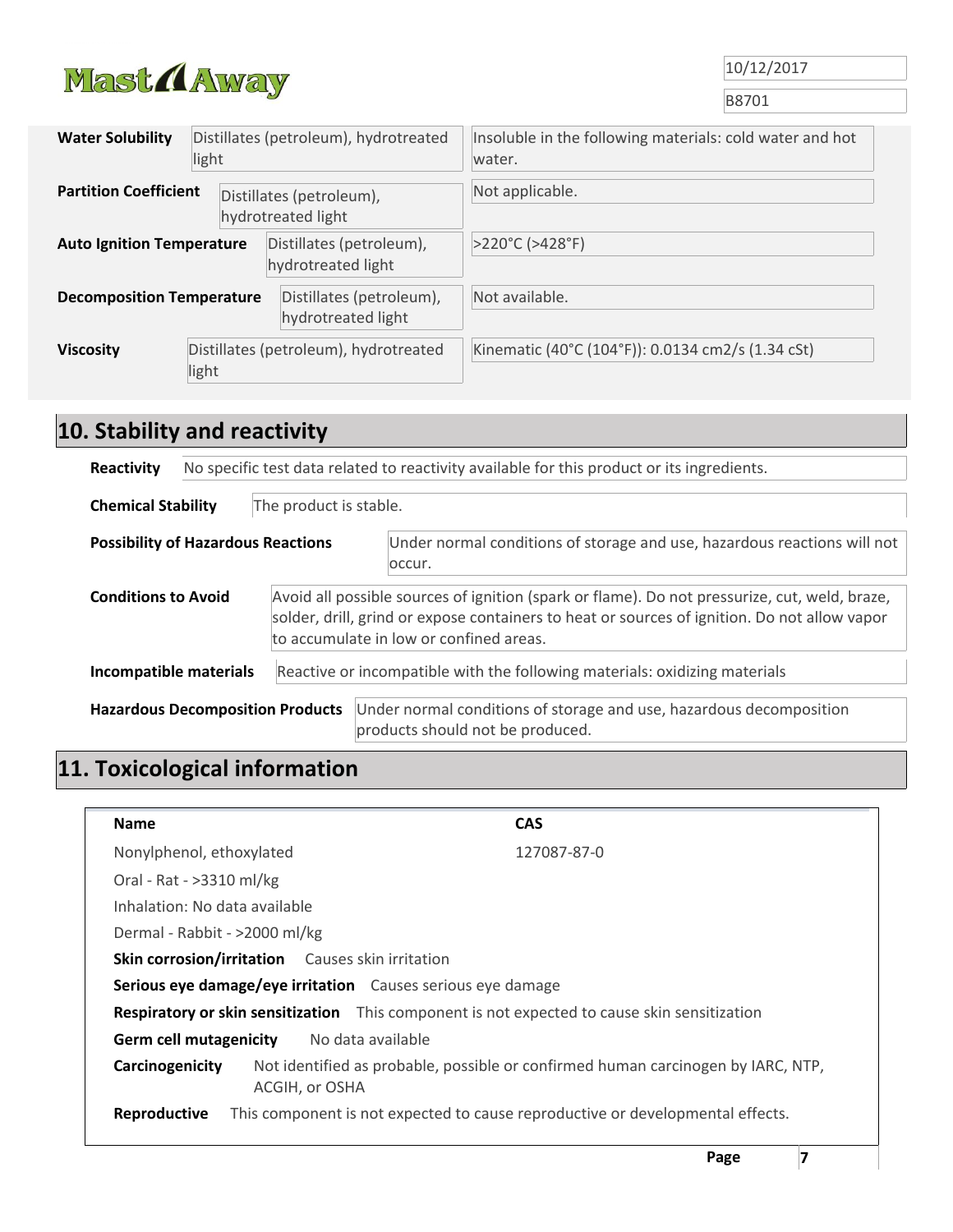

| No data available                                                                                                                                             |                                                                                                                                                                                                                                                                                                                                                                                                                                                                                                                                            |  |  |  |
|---------------------------------------------------------------------------------------------------------------------------------------------------------------|--------------------------------------------------------------------------------------------------------------------------------------------------------------------------------------------------------------------------------------------------------------------------------------------------------------------------------------------------------------------------------------------------------------------------------------------------------------------------------------------------------------------------------------------|--|--|--|
|                                                                                                                                                               | <b>CAS</b>                                                                                                                                                                                                                                                                                                                                                                                                                                                                                                                                 |  |  |  |
| Solvent naphtha (petroleum), heavy arom.                                                                                                                      | 64742-94-5                                                                                                                                                                                                                                                                                                                                                                                                                                                                                                                                 |  |  |  |
| LD50 oral rat >2000 mg/kg                                                                                                                                     |                                                                                                                                                                                                                                                                                                                                                                                                                                                                                                                                            |  |  |  |
| LC50 inhalation rat >5000 mg/m3                                                                                                                               |                                                                                                                                                                                                                                                                                                                                                                                                                                                                                                                                            |  |  |  |
| LD50 dermal rat >5000 mg/kg                                                                                                                                   |                                                                                                                                                                                                                                                                                                                                                                                                                                                                                                                                            |  |  |  |
| Skin corrosion/irritation No data available                                                                                                                   |                                                                                                                                                                                                                                                                                                                                                                                                                                                                                                                                            |  |  |  |
| Serious eye damage/eye irritation No data available                                                                                                           |                                                                                                                                                                                                                                                                                                                                                                                                                                                                                                                                            |  |  |  |
| Respiratory or skin sensitization No data available                                                                                                           |                                                                                                                                                                                                                                                                                                                                                                                                                                                                                                                                            |  |  |  |
| No data available                                                                                                                                             |                                                                                                                                                                                                                                                                                                                                                                                                                                                                                                                                            |  |  |  |
| Not Available                                                                                                                                                 |                                                                                                                                                                                                                                                                                                                                                                                                                                                                                                                                            |  |  |  |
| No data available                                                                                                                                             |                                                                                                                                                                                                                                                                                                                                                                                                                                                                                                                                            |  |  |  |
| <b>Additional information</b> No data available                                                                                                               |                                                                                                                                                                                                                                                                                                                                                                                                                                                                                                                                            |  |  |  |
|                                                                                                                                                               |                                                                                                                                                                                                                                                                                                                                                                                                                                                                                                                                            |  |  |  |
|                                                                                                                                                               | <b>CAS</b>                                                                                                                                                                                                                                                                                                                                                                                                                                                                                                                                 |  |  |  |
|                                                                                                                                                               | $91 - 20 - 3$                                                                                                                                                                                                                                                                                                                                                                                                                                                                                                                              |  |  |  |
| LD50 Oral - Rat - 490.0 mg/kg                                                                                                                                 |                                                                                                                                                                                                                                                                                                                                                                                                                                                                                                                                            |  |  |  |
| LC50 Inhalation - Rat - 1 h - $>$ 340 mg/m3                                                                                                                   |                                                                                                                                                                                                                                                                                                                                                                                                                                                                                                                                            |  |  |  |
| LD50 Dermal - Rabbit - 20,000 mg/kg                                                                                                                           |                                                                                                                                                                                                                                                                                                                                                                                                                                                                                                                                            |  |  |  |
| Skin corrosion/irritation No data available                                                                                                                   |                                                                                                                                                                                                                                                                                                                                                                                                                                                                                                                                            |  |  |  |
| Serious eye damage/eye irritation Result: Mild eye irritation                                                                                                 |                                                                                                                                                                                                                                                                                                                                                                                                                                                                                                                                            |  |  |  |
| Respiratory or skin sensitization No data available                                                                                                           |                                                                                                                                                                                                                                                                                                                                                                                                                                                                                                                                            |  |  |  |
| No data available                                                                                                                                             |                                                                                                                                                                                                                                                                                                                                                                                                                                                                                                                                            |  |  |  |
| IARC: 2B - Group 2B: Possibly carcinogenic to humans (Naphthalene), NTP:<br>Carcinogenicity<br>Reasonably anticipated to be a human carcinogen (Naphthalene), |                                                                                                                                                                                                                                                                                                                                                                                                                                                                                                                                            |  |  |  |
| Reproductive No data available                                                                                                                                |                                                                                                                                                                                                                                                                                                                                                                                                                                                                                                                                            |  |  |  |
| disturbance,                                                                                                                                                  | Absorption into the body leads to the formation of methemoglobin which in<br>sufficient concentration causes cyanosis. Onset may be delayed 2 to 4 hours<br>or longer., Naphthalene is retinotoxic and systemic absorption of its vapors<br>above 15ppm, may result in:, cataracts, optic neuritis, corneal injury, Eye<br>irritation, Ingestion may provoke the following symptoms:, hemolytic<br>anemia, hemoglobinuria, Nausea, Headache, Vomiting, Gastrointestinal<br>Convulsions, anemia, Kidney injury may occur., Seizures., Coma. |  |  |  |
|                                                                                                                                                               |                                                                                                                                                                                                                                                                                                                                                                                                                                                                                                                                            |  |  |  |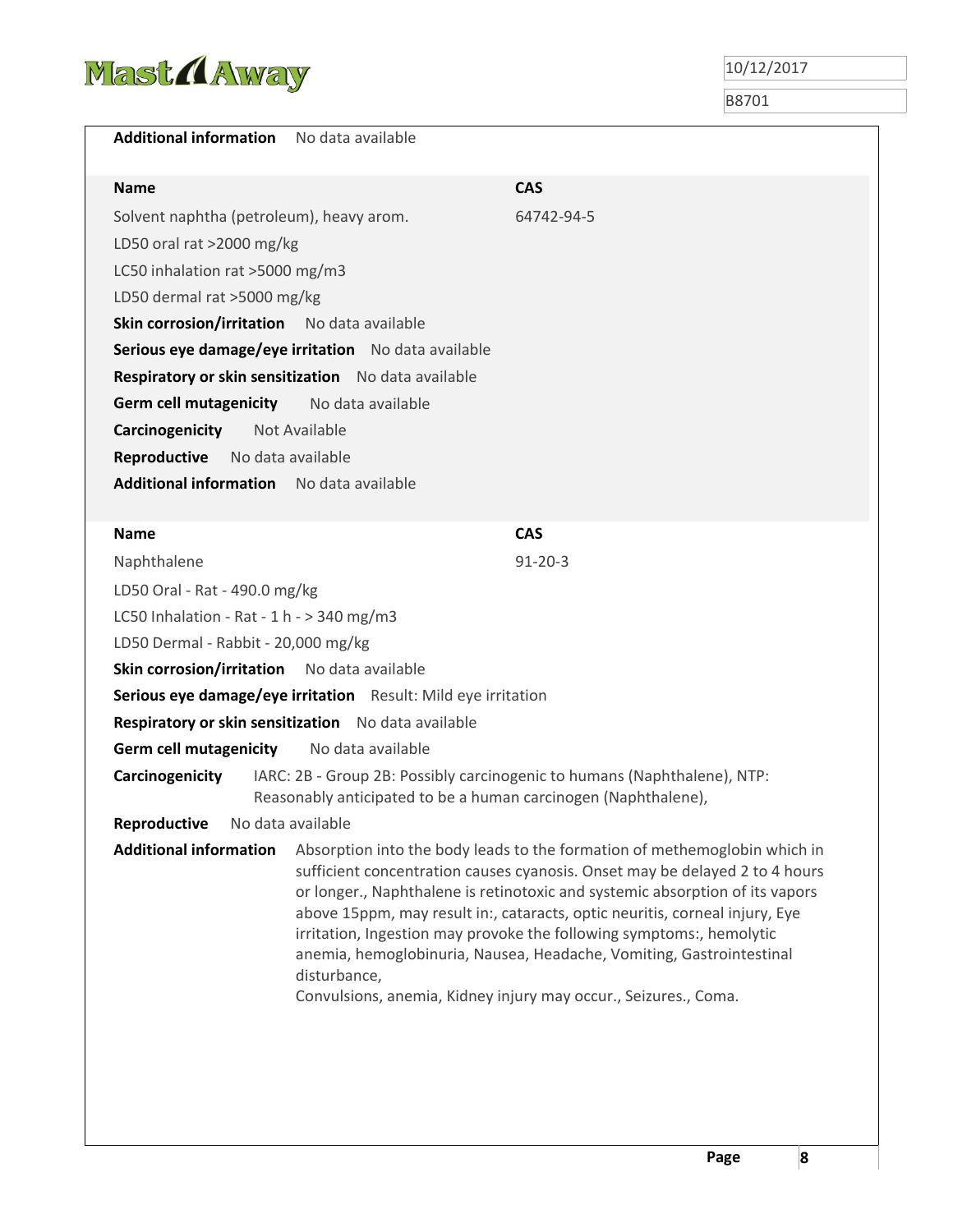

| <b>Name</b>                                      | <b>CAS</b>                                                                                                                                                                                                                                                                                                                                   |  |  |
|--------------------------------------------------|----------------------------------------------------------------------------------------------------------------------------------------------------------------------------------------------------------------------------------------------------------------------------------------------------------------------------------------------|--|--|
| 1,2,4-trimethylbenzene                           | $95 - 63 - 6$                                                                                                                                                                                                                                                                                                                                |  |  |
| LD50 Oral - Rat - male - 6,000 mg/kg             |                                                                                                                                                                                                                                                                                                                                              |  |  |
| Inhalation: No data available                    |                                                                                                                                                                                                                                                                                                                                              |  |  |
| Dermal: No data available                        |                                                                                                                                                                                                                                                                                                                                              |  |  |
| <b>Skin corrosion/irritation</b>                 | No data available                                                                                                                                                                                                                                                                                                                            |  |  |
|                                                  | Serious eye damage/eye irritation No data available                                                                                                                                                                                                                                                                                          |  |  |
|                                                  | Respiratory or skin sensitization No data available                                                                                                                                                                                                                                                                                          |  |  |
| <b>Germ cell mutagenicity</b>                    | Result: negative                                                                                                                                                                                                                                                                                                                             |  |  |
| Carcinogenicity<br>or OSHA                       | Not identified as probable, possible or confirmed human carcinogen by IARC, NTP,                                                                                                                                                                                                                                                             |  |  |
| Reproductive                                     | No data available                                                                                                                                                                                                                                                                                                                            |  |  |
| <b>Additional information</b>                    | prolonged or repeated exposure can cause:, narcosis, Bronchitis., Symptoms<br>and signs include headache, dizziness, fatigue, muscular weakness,<br>drowsiness and in extreme cases, loss of consciousness., To the best of our<br>knowledge, the chemical, physical, and toxicological properties have not<br>been thoroughly investigated. |  |  |
| <b>Name</b>                                      | <b>CAS</b>                                                                                                                                                                                                                                                                                                                                   |  |  |
| Distillates (petroleum), hydrotreated light      | 64742-47-8                                                                                                                                                                                                                                                                                                                                   |  |  |
| LD50 Oral - Rat - >5000 mg/kg                    |                                                                                                                                                                                                                                                                                                                                              |  |  |
|                                                  | Inhalation - No data available                                                                                                                                                                                                                                                                                                               |  |  |
| LD50 Dermal - Rabbit - >2000 mg/kg               |                                                                                                                                                                                                                                                                                                                                              |  |  |
| Skin corrosion/irritation                        | Not available.                                                                                                                                                                                                                                                                                                                               |  |  |
|                                                  | Serious eye damage/eye irritation No known significant effects or critical hazards.                                                                                                                                                                                                                                                          |  |  |
| Respiratory or skin sensitization Not available. |                                                                                                                                                                                                                                                                                                                                              |  |  |
| <b>Germ cell mutagenicity</b>                    | Not available.                                                                                                                                                                                                                                                                                                                               |  |  |
| Carcinogenicity<br>or OSHA                       | Not identified as probable, possible or confirmed human carcinogen by IARC, NTP,                                                                                                                                                                                                                                                             |  |  |
| Reproductive<br>Not available.                   |                                                                                                                                                                                                                                                                                                                                              |  |  |
| <b>Additional information</b>                    | Adverse skin contact symptoms include irritation, dryness, and cracking.<br>Adverse ingestion symptoms include vomiting or nausea.                                                                                                                                                                                                           |  |  |
|                                                  |                                                                                                                                                                                                                                                                                                                                              |  |  |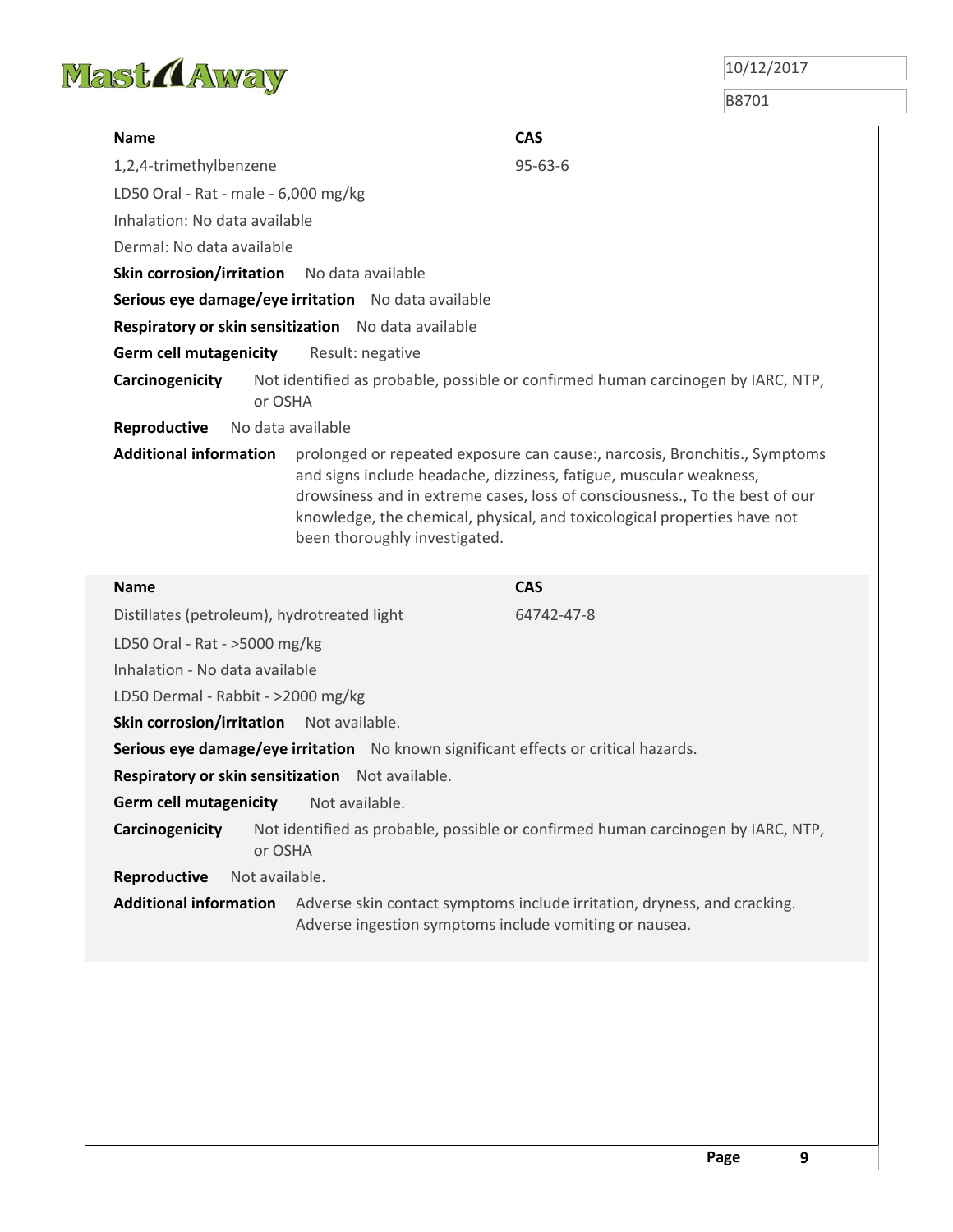

| <b>Name</b>                                                              | <b>CAS</b>                                                                                                                                                                                                                                                                                                                                                                                                                                                                                                                                               |  |  |  |
|--------------------------------------------------------------------------|----------------------------------------------------------------------------------------------------------------------------------------------------------------------------------------------------------------------------------------------------------------------------------------------------------------------------------------------------------------------------------------------------------------------------------------------------------------------------------------------------------------------------------------------------------|--|--|--|
| 2-Butoxyethanol                                                          | 111-76-2                                                                                                                                                                                                                                                                                                                                                                                                                                                                                                                                                 |  |  |  |
| LD50 Oral - Rat - 470 mg/kg                                              |                                                                                                                                                                                                                                                                                                                                                                                                                                                                                                                                                          |  |  |  |
| LC50 Inhalation - Rat - 4 h - 450 ppm                                    |                                                                                                                                                                                                                                                                                                                                                                                                                                                                                                                                                          |  |  |  |
|                                                                          | LD50 Intraperitoneal - Rat - 220 mg/kg, LD50 Intravenous - Rat - 307 mg/kg                                                                                                                                                                                                                                                                                                                                                                                                                                                                               |  |  |  |
|                                                                          | Skin corrosion/irritation Result: Open irritation test                                                                                                                                                                                                                                                                                                                                                                                                                                                                                                   |  |  |  |
| Serious eye damage/eye irritation Result: Moderate eye irritation - 24 h |                                                                                                                                                                                                                                                                                                                                                                                                                                                                                                                                                          |  |  |  |
| Respiratory or skin sensitization No data available                      |                                                                                                                                                                                                                                                                                                                                                                                                                                                                                                                                                          |  |  |  |
| <b>Germ cell mutagenicity</b>                                            | No data available                                                                                                                                                                                                                                                                                                                                                                                                                                                                                                                                        |  |  |  |
| Carcinogenicity                                                          | IARC: 3 - Group 3: Not classifiable as to its carcinogenicity to humans (2-<br>Butoxyethanol)                                                                                                                                                                                                                                                                                                                                                                                                                                                            |  |  |  |
| Reproductive<br>animals.                                                 | Overexposure may cause reproductive disorder(s) based on tests with laboratory                                                                                                                                                                                                                                                                                                                                                                                                                                                                           |  |  |  |
| <b>Additional information</b>                                            | Human exposure above 200 ppm can be expected to cause narcosis, damage<br>to the kidney and liver and present an<br>abnormal blood picture showing erythropenia, reticulocytosis,<br>granulocytosis, leukocytosis, and would be likely to<br>cause fragility of erythrocytes and hematuria. Swallowing of 2-butoxyethanol<br>results in a sour taste that turns to a<br>burning sensation and is followed by numbness of the tongue which<br>indicates paralysis of the sensory nerve endings.,<br>Central nervous system depression, Headache, narcosis |  |  |  |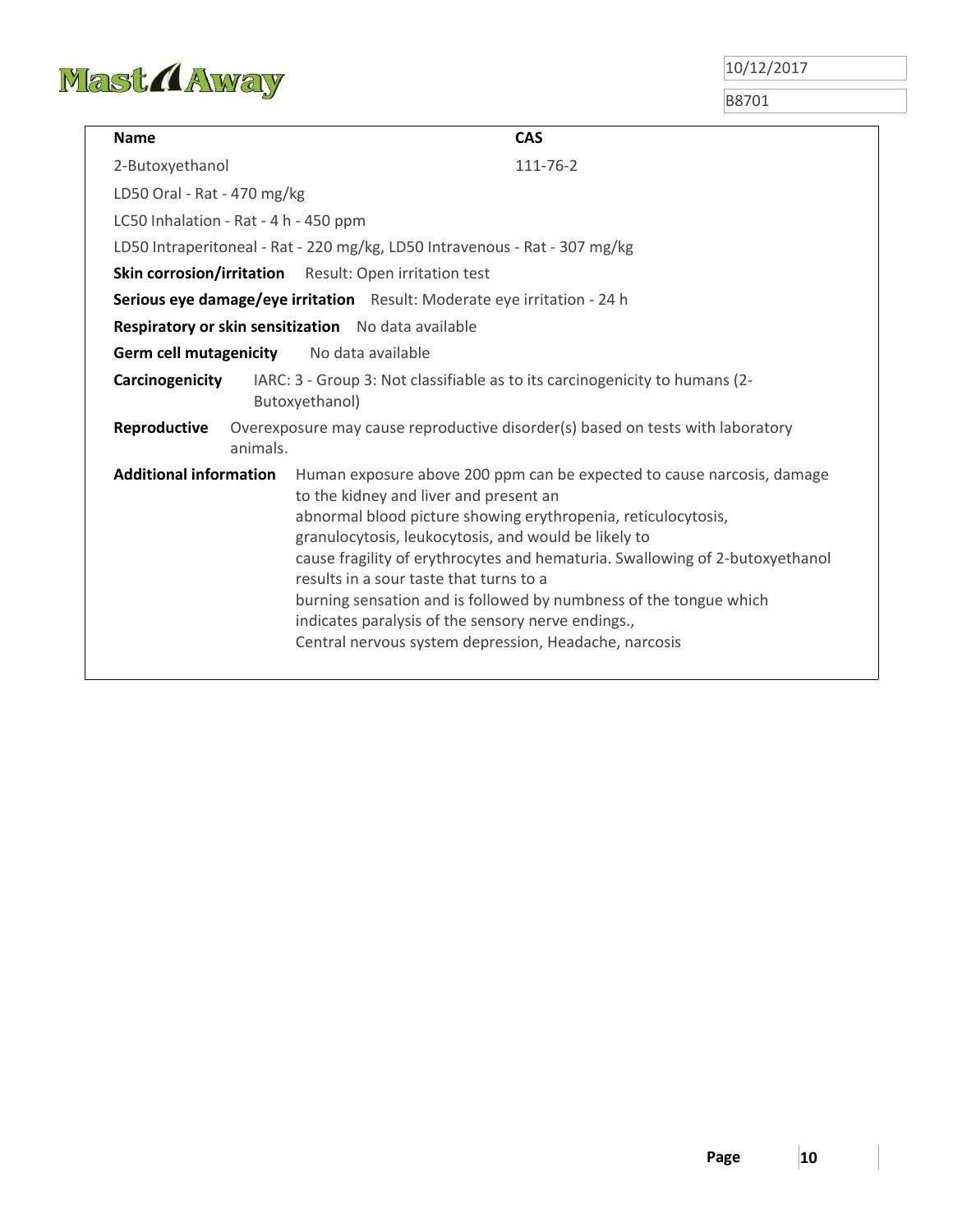

B8701

# **12. Ecological information**

| <b>Name</b>                             | <b>CAS</b>     | <b>Toxicity</b>                                                                                                                                                                                                                                                                                                                                            |
|-----------------------------------------|----------------|------------------------------------------------------------------------------------------------------------------------------------------------------------------------------------------------------------------------------------------------------------------------------------------------------------------------------------------------------------|
| Nonylphenol, ethoxylated                | 127087-87-0    | LC50 - fish - >10 mg/l, 96 hours Aquatic Ecotoxicity                                                                                                                                                                                                                                                                                                       |
| Solvent naphtha (petroleum), 64742-94-5 |                | No Data Available                                                                                                                                                                                                                                                                                                                                          |
| Naphthalene                             | $91 - 20 - 3$  | LC50 - Oncorhynchus mykiss (rainbow trout) -<br>0.9 - 9.8 mg/l - 96.0 h, LC50 - Pimephales<br>promelas (fathead minnow) - 1 - 6.5 mg/l - 96.0 h,<br>NOEC - other fish - 1.8 mg/l - 3.0 d, LOEC - other<br>fish - 3.2 mg/l - 3.0 d, EC50 - Daphnia magna<br>(Water flea) - 1.00 - 3.40 mg/l - 48 h, EC50 - No<br>information available. - 33.00 mg/l - 24 h |
| 1,2,4-trimethylbenzene                  | $95 - 63 - 6$  | flow-through test LC50 - Pimephales promelas<br>(fathead minnow) - 7.72 mg/l -<br>96.0h<br>static test EC50 - Daphnia magna (Water flea) -<br>3.6 mg/l - 48 h                                                                                                                                                                                              |
| Distillates (petroleum), hydro          | 64742-47-8     | No data available                                                                                                                                                                                                                                                                                                                                          |
| 2-Butoxyethanol                         | $111 - 76 - 2$ | LC50 - other fish - 220 mg/l - 96 h,<br>EC50 - Daphnia magna (Water flea) - 1,815 mg/l -<br>24 h                                                                                                                                                                                                                                                           |

## **13. Disposal considerations**

Dispose of contents/container in accordance with local/regional/national/international regulations.

# **Hazard Class** Combustible Liquid **Identification Number** NA1993 **Proper Shipping Name** Combustible Liquid, n.o.s. (Petroleum Distillates) **14. Transport information**

|                      | .           |
|----------------------|-------------|
| <b>Packing Group</b> | Ш           |
| Label                | Combustible |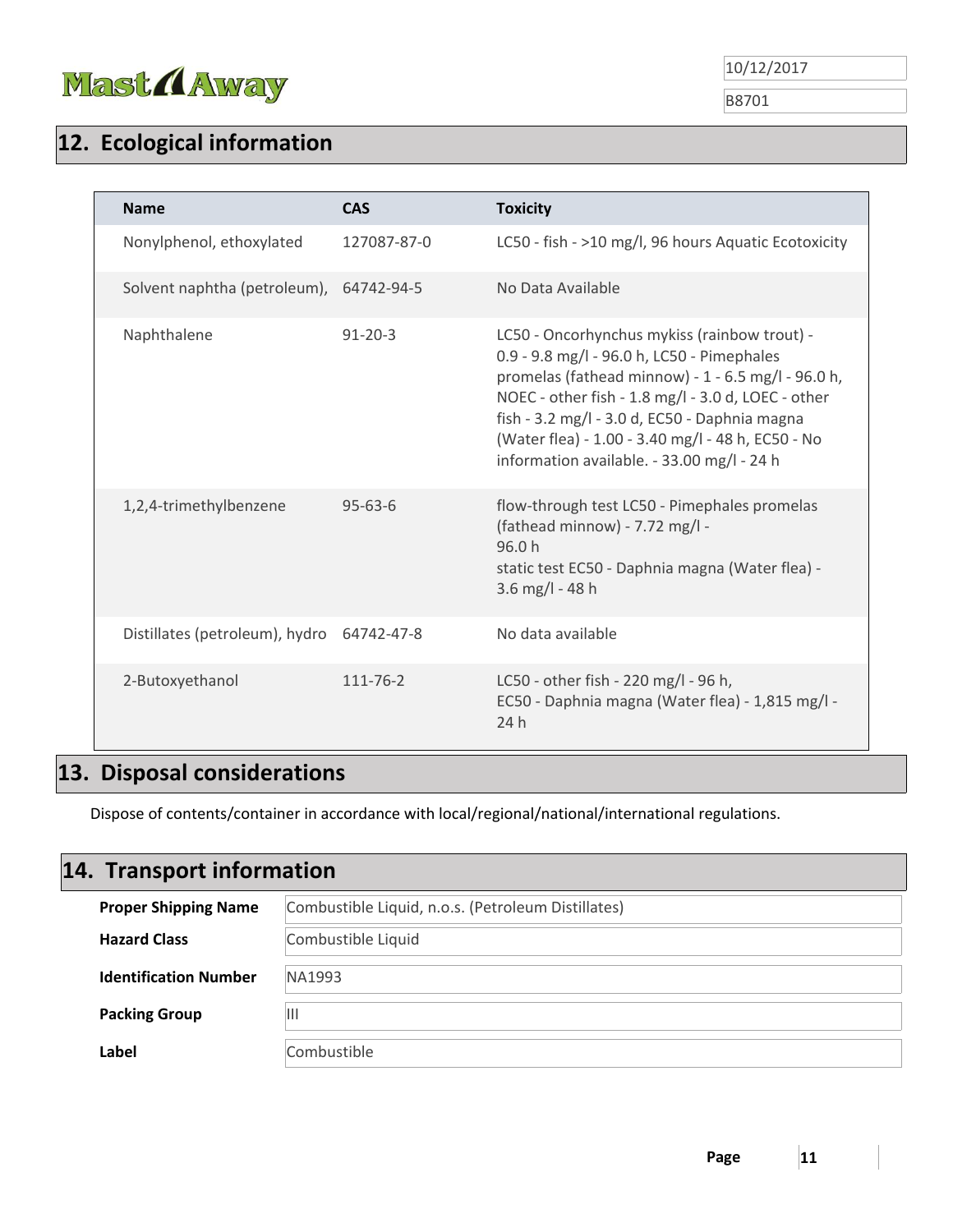

B8701

# **15. Regulatory information**

|                          | <b>CAS</b>                                                                               |
|--------------------------|------------------------------------------------------------------------------------------|
| Nonylphenol, ethoxylated | 127087-87-0                                                                              |
| <b>SARA 302/304</b>      | No components were identified                                                            |
| <b>SARA 313</b>          | No components were identified                                                            |
| <b>CERCLA</b>            | No components were identified                                                            |
| SARA 311/312             | No components were identified                                                            |
| <b>PROP 65</b>           | No components were identified                                                            |
| inventory.               | This product and/or its components are listed on the Toxic Substances Control Act (TSCA) |
| <b>Name</b>              | <b>CAS</b>                                                                               |
|                          | Solvent naphtha (petroleum), heavy arom.<br>64742-94-5                                   |
| <b>SARA 302/304</b>      | No components were identified                                                            |
| <b>SARA 313</b>          | No components were identified                                                            |
| <b>CERCLA</b>            | No components were identified                                                            |
| <b>SARA 311/312</b>      | Fire Hazard, Acute Health Hazard, Chronic Health Hazard                                  |
|                          |                                                                                          |
| <b>PROP 65</b>           | No components were identified                                                            |
| inventory.               | This product and/or its components are listed on the Toxic Substances Control Act (TSCA) |
| <b>Name</b>              | <b>CAS</b>                                                                               |
| Naphthalene              | $91 - 20 - 3$                                                                            |
| SARA 302/304             | No components were identified                                                            |
| <b>SARA 313</b>          | 313                                                                                      |
| <b>CERCLA</b>            | <b>RQ=100 lbs</b>                                                                        |
| <b>SARA 311/312</b>      | Fire Hazard, Acute Health Hazard, Chronic Health Hazard                                  |
| <b>PROP 65</b>           | Cancer Hazard                                                                            |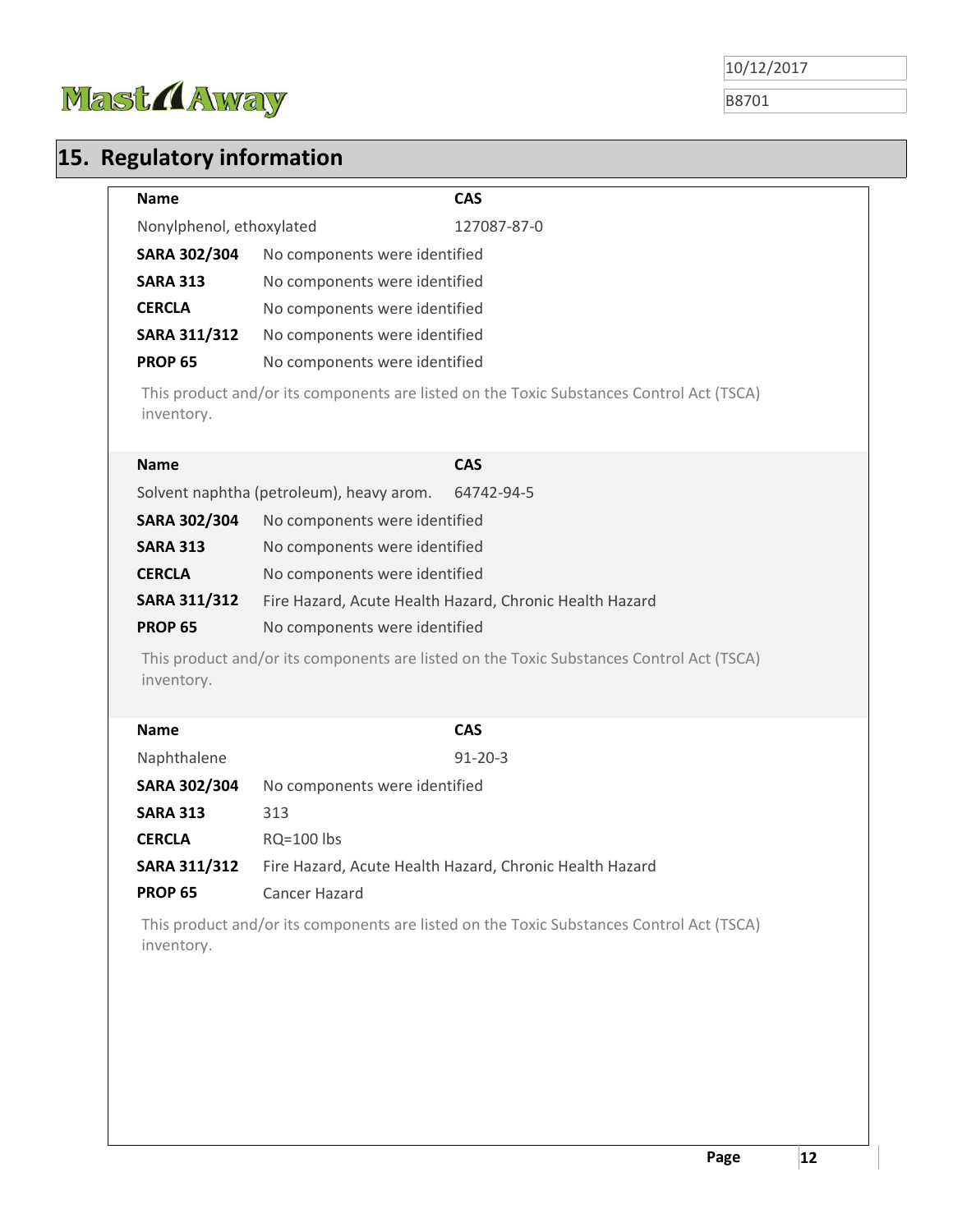

| Name                   | <b>CAS</b>                                                                               |
|------------------------|------------------------------------------------------------------------------------------|
| 1,2,4-trimethylbenzene | $95 - 63 - 6$                                                                            |
| <b>SARA 302/304</b>    | No components were identified                                                            |
| <b>SARA 313</b>        | 313                                                                                      |
| <b>CERCLA</b>          | No components were identified                                                            |
| <b>SARA 311/312</b>    | Fire Hazard, Acute Health Hazard, Chronic Health Hazard                                  |
| <b>PROP 65</b>         | No components were identified                                                            |
| inventory.             | This product and/or its components are listed on the Toxic Substances Control Act (TSCA) |
| <b>Name</b>            | <b>CAS</b>                                                                               |
|                        | Distillates (petroleum), hydrotreated light<br>64742-47-8                                |
| <b>SARA 302/304</b>    | No components were identified                                                            |
| <b>SARA 313</b>        | No components were identified                                                            |
| <b>CERCLA</b>          | No components were identified                                                            |
| <b>SARA 311/312</b>    | Immediate (acute) health hazard, Fire Hazard                                             |
| <b>PROP 65</b>         | No components were identified                                                            |
| inventory.             | This product and/or its components are listed on the Toxic Substances Control Act (TSCA) |
| <b>Name</b>            | <b>CAS</b>                                                                               |
| 2-Butoxyethanol        | 111-76-2                                                                                 |
| <b>SARA 302/304</b>    | No components were identified                                                            |
| <b>SARA 313</b>        | No components were identified                                                            |
| <b>CERCLA</b>          | No components were identified                                                            |
| SARA 311/312           | Fire Hazard, Acute Health Hazard, Chronic Health Hazard                                  |
| <b>PROP 65</b>         | No components were identified                                                            |
| inventory.             | This product and/or its components are listed on the Toxic Substances Control Act (TSCA) |